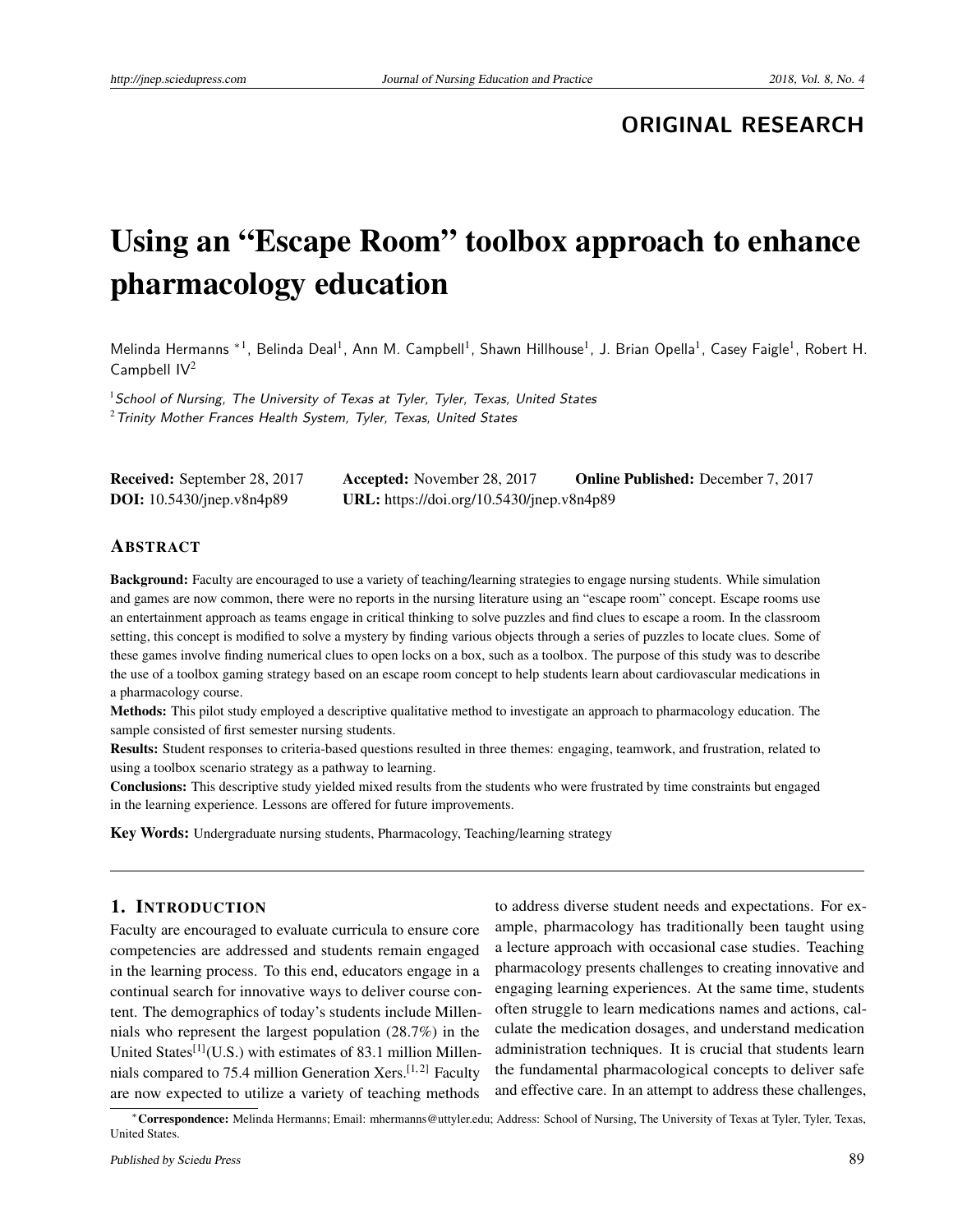a novel approach to reviewing the fundamental concepts of pharmacology was introduced in a baccalaureate pharmacology course at a university in the southern U.S. using an escape room concept to facilitate learning about cardiovascular medications. Escape rooms are gaining popularity in the U.S. with a focus on strategy, problem solving, and cooperation in an entertainment approach. The goal is for a team to work together to solve puzzles and find clues to escape a room. In the classroom setting, a similar concept was developed to solve a mystery by finding various objects through a series of puzzles to locate clues. The activity in this study involved finding numerical clues to open locks on the toolbox (see photos).

### 1.1 Background and significance

Faculty are encouraged to use a variety of teaching/learning strategies to engage nursing students from diverse backgrounds and mixed age groups. The literature reflects that simulation is an effective learning modality to enhance learning.[\[3,](#page-5-2) [4\]](#page-5-3) Simulation is gaining popularity as a strategy that fosters a deeper understanding of didactic content.[\[5\]](#page-5-4) Studies have examined baccalaureate nursing students who participated in virtual simulation and compared them to students who did not participate. Those who participated in the virtual simulation demonstrated transference of knowledge which is a goal of nursing education.<sup>[\[6\]](#page-6-0)</sup> Other strategies, such as games, have been used to engage students in a fun way as a means to enhance learning.<sup>[\[7,](#page-6-1)[8\]](#page-6-2)</sup> While simulation and games have been used in nursing education, no reports were found in the literature using an escape room concept. However, Xu and colleagues (2016) discussed a variety of teaching strategies used in nursing education. Although not an escape room concept, they reported using a "Jigsaw Classroom" followed by a debriefing session as an effective teaching and learning strategy.<sup>[\[8\]](#page-6-2)</sup>

The advent of interactive adventure games, such as escape rooms for adult entertainment have been increasing in popularity across the United States.[\[9\]](#page-6-3) A literature review of the database Academic Search Complete returned one article with the search terms escape room and education. The authors discussed EscapED, a framework in progress in the United Kingdom, for the purposes of providing interactive game-based learning experiences.[\[10\]](#page-6-4) Only two additional articles were found describing the escape room concept as a teaching strategy. One article described an escape room ("Dr. Nickelby's Laboratory") that was devised and implemented in a middle school class.<sup>[\[11\]](#page-6-5)</sup> Magiera (2015) discussed Breakout Edu, an immersive learning games platform, as a novel learning concept for teachers and students.<sup>[\[12\]](#page-6-6)</sup> However, there is a paucity of research of this type of activity used in nursing education. The purpose of this study was to describe the use of a toolbox gaming strategy based on an escape room concept to help students learn about cardiovascular medications in a pharmacology course.

## 1.2 The learning activity

The escape room premise is a teaching/learning strategy to enhance student learning as they work together to solve puzzles. This hands-on, team-based approach to learning requires student engagement in a pre-arranged scenario, promotes communication and collaboration with each other, and utilizes critical thinking to solve a problem. We used the basic escape room concept on a space-limited scale by using a locked toolbox as the puzzle to be solved. Undergraduate pharmacology students were divided into teams of 4-5 and were given a toolbox with two padlocks (see photos) and various puzzles.

The scenario. A super hero theme was used; the Riddler and his nemesis, Batman, from the Marvel Comic Book series were the two main characters. Specifically, "The Riddler" theme was used to mark, the various items and props to draw the students' attention to the steps needed to successfully open the toolbox and navigate inside the box to "solve the riddle." Faculty explained the storyline to all of the student teams. The premise of the story was: the Riddler poisoned Batman with an unknown concoction which has affected Batman's cardiovascular system.

The Process. Faculty created a toolbox for each student team. The objective of the game was to be the first team to present to the instructor the two opened padlocks with the correct medicine in order to save Batman's life. The students were instructed to bring a device (smartphone or tablet) that had the ability to scan Quick Response Code or QR codes (barcodes); students were instructed to preload a free downloadable application to scan the codes. Specific verbal instructions on how-to play the game were given beginning with the objective, rules of the game, and an instructional team packet.

The Activity. Following review of the scenario and the rules, the activity began with the instructor handing a packet to each team. Each packet contained the letter from the Riddler, a reference page (to be utilized at some point in the activity), a word search puzzle with a coded message at the bottom, and two hint cards. In line with the escape room concept, pre-set hints were made available to the student teams. The hint cards could be used any time throughout the activity. The first puzzle was a word search puzzle, and the first hint was that they should be looking for antianginal drugs. Once the student teams found all 12 antianginals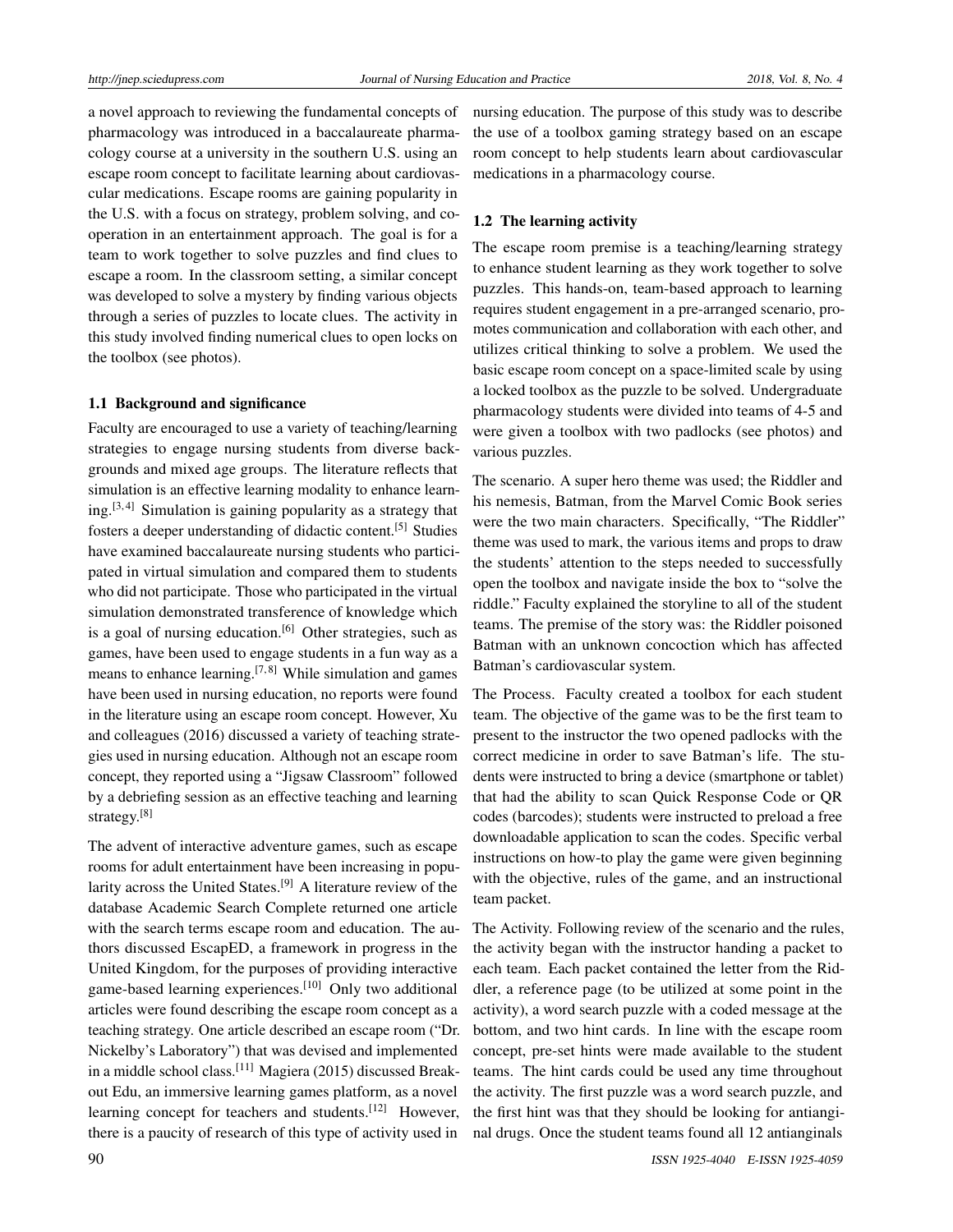in the word search, the unused letters (this was the second hint), formed a sentence when reading from left to right and top to bottom: "You should treat me with a healthy dose of MONA." The students scanned the QR code, and it asked for a password. The password/answer code, MONA, from the first puzzle opened the second puzzle on their device.

There were four puzzles using this same format with the answers being passwords to progress until both locks were opened. These words developed a code that would be utilized to unlock the next puzzle that was online and could be accessed by a QR scan with their smartphone or tablet (they were made aware that at least one person from each team would need a device). The puzzle solutions and QR scans provided a progressive pathway toward achieving the objective which was opening the toolbox. Each QR scan led to a website with a locked entry that required the code to be decoded from solving the previous puzzle. Sometimes the codes unlocked the next online puzzle while other codes were for the locks on the toolbox. One of the first codes opened with the puzzle required dosage calculation skills, while the other puzzle required the conversion of a word to a number using an alpha-numeric conversion  $(A = 1, B = 2, A)$ etc.).

The Outcome. The toolbox contained the last puzzle and "medications" (candy) for Batman. This was a logic puzzle with a grid that was used to determine the color of the pill and the type of medication used. The students needed to determine the cardiac condition Batman encountered after being poisoned by the Riddler and the medication needed to remedy the cardiac condition. This final puzzle also had a scrambled letter section revealing the medication Batman needed (Amiodarone). The scenario was specifically constructed to identify antidote for the poison (the cardiac medication) that the Riddler used. Throughout the entire activity, course faculty observed the interaction among the group, but they did not provide any assistance or answer any questions. Students were given one hour to complete the activity – "solve the riddle and save Batman's life." When completed, the student teams were to bring the two opened locks and a white pill to the instructor to save Batman; however, no student team actually succeeded in the final quest.

Using an interactive game, such as the escape room-based toolbox, requires students to work collaboratively, communicate effectively, and think critically and analytically to solve problems by using the knowledge that they have learned in pharmacology. This activity required a higher level of thinking to be successful. The toolbox activity was set-up and performed using three separate pharmacology sections/classes. Following the toolbox class, a debriefing session was conducted to elicit students' perspectives of the learning activity. The goal of the debriefing sessions was to increase the students' understanding of cardiovascular medications using the toolbox. It was anticipated that this experience would help prepare the beginning nursing student to use critical thinking and problem-solving skills in real-life patient encounters in an effort to prevent or decrease errors in the administration of cardiovascular medications.

## 1.3 Research questions

A descriptive qualitative approach was used to gather data relating to student perceptions of the toolbox experience for cardiovascular medication learning in an undergraduate pharmacology course. The research question was:

What are the students' perceptions of their experiences of using a toolbox as an activity to learn cardiovascular medications?

#### 1.4 Framework

Fink's (2003) Taxonomy of Significant Learning was used to guide this study (see Figure 1).<sup>[\[13\]](#page-6-7)</sup> The Taxonomy of Significant Learning framework includes: learning how to learn, caring, the human dimension, integration, application, and foundational knowledge. In Fink's textbook, Larry Spence (2001) stated, we won't meet the needs for more and better higher education until professors become designers of learning experiences and not teachers  $(p. 1)$ .<sup>[\[14\]](#page-6-8)</sup>



Figure 1. Dee Fink's taxonomy of significant learning

For this learning activity, the course faculty were willing to 'think out of the box' and create a fun and creative strategy for the cardiovascular medication content. Fink described the process of significant learning strategies as "engaged and high energy" (p. 7) and the outcome as "... being of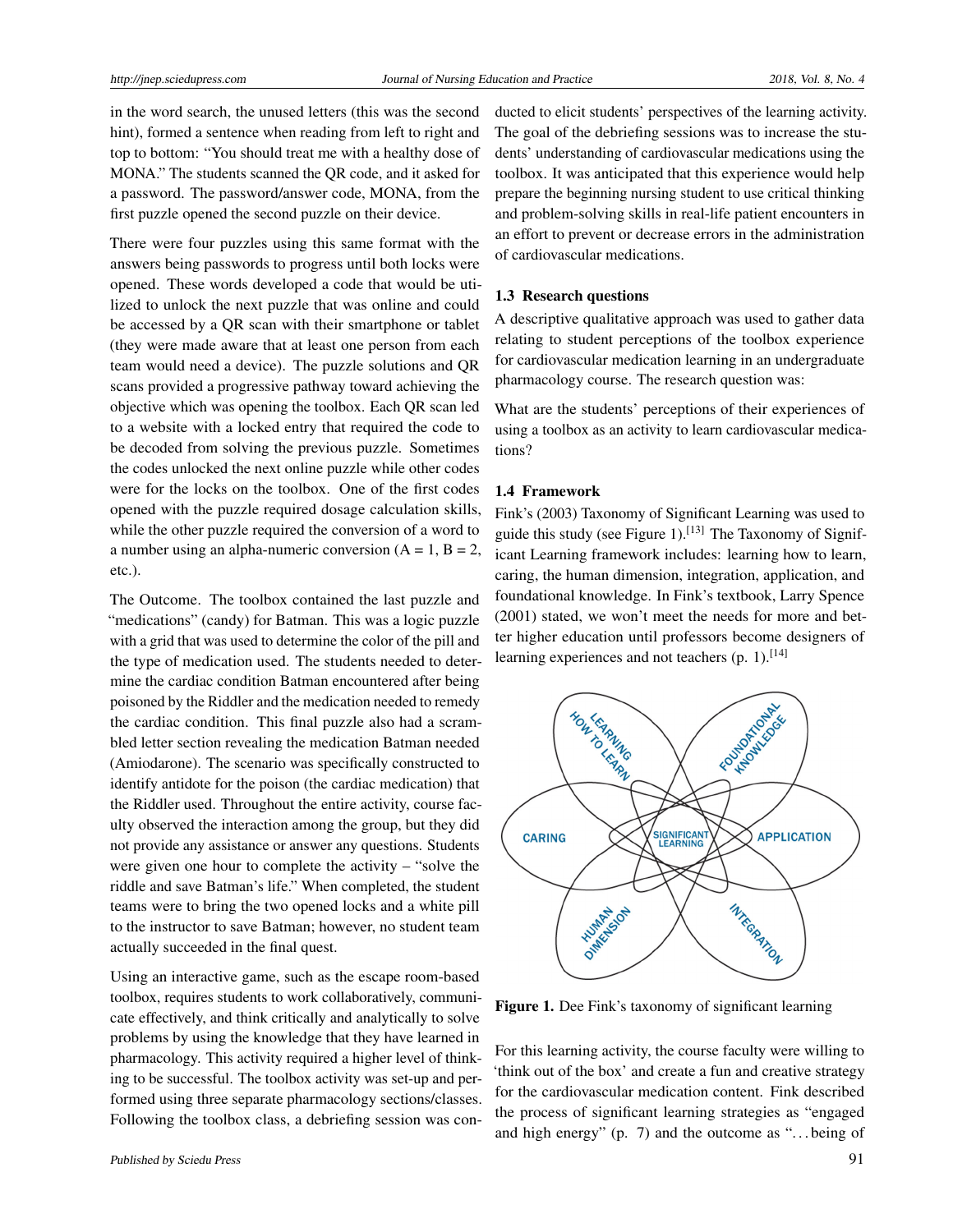value in their lives after the course is over. . . " In the development of this activity, faculty focused on two of the taxonomies of significant learning: (1) foundational knowledge and  $(2)$  application.<sup>[\[13\]](#page-6-7)</sup> No attempt was made to measure learning how to learn, caring, or the human dimension in this pilot descriptive study. Furthermore, integration was assumed by the team approach to solving progressive levels of puzzle toward a single goal. From the faculty's lens, developing a significant learning experience was the primary concern and purpose of this activity. Support from the faculty team as well as administration was obtained and faculty focused on basic knowledge (foundational knowledge as described by Fink) of cardiovascular medications required to complete the activity and solve the riddle to save Batman's life. Attention to the taxonomy of application was used to purposely create an engaging activity which would require critical thinking as well as communication among the team members.

## 2. DESIGN/METHODOLOGY

This descriptive study employed a qualitative approach to inquiry into the student experiences when using the escape room as a teaching strategy in a pharmacology course. The sample consisted of first semester (level one) nursing students enrolled in three sections of pharmacology.

## 2.1 Data collection

Following approval from the university's Institutional Review Board, faculty carried out the study in three different sections of the same course. During the activity, faculty walked around the classroom and observed the students, but they did not answer any questions. The escape room-based activity took place in a large auditorium-style classroom with a capacity of 90 students. After completion of the activity, all students participated in a debriefing session conducted by course faculty and a doctoral student. While all students participated in the learning activity, participation in the evaluation phase was voluntary. Consent was gathered after the activity so students were aware of their freedom of choice to engage in evaluation or not. The rationale for obtaining post-hoc consent was to account for the potential response bias if students knew they were in a research study. All students were given a stapled packet that included information about the study which were distributed at the end of the debriefing session by the doctoral student without faculty in the room. The first page of the packet explained that this was a research study with specific instructions – if you choose to participate in the study, you may complete the demographic survey and an evaluative survey. Students who did not wish to participate were asked to remain seated until all of the forms were collected. There were no identifying information on any forms, and all students had the forms so faculty did

### 2.2 Data analysis

Descriptive statistics (means, frequencies, percentages) were entered into  $SPSS(\hat{c})$  version 22.0 to analyze demographic data. Following Creswell's (2014) steps for data analysis, the student evaluative criteria forms were read and re-read for repetitive themes in order to systematically describe the learning exercise.[\[15\]](#page-6-9) All documents were hand-coded: Yellow highlighting, circling of words, and underlined and handwritten words/notes on the evaluative forms were made to aid in the identification of categories and themes.

## 3. FINDINGS

## 3.1 Student demographics

Students from all three sections of a baccalaureate pharmacology course  $(n = 145)$  participated in the activity and debriefing at their respective class times regardless of whether or not they participated in the study. Students who voluntarily consented to participate completed the demographic survey and evaluative criteria ( $n = 119$ ; 82% response rate). The large majority of the students were female ( $n = 96$ ; 80.7%) and Caucasian ( $n = 65$ ) with a mean age of 22.96 (sd 4.045).

## 3.2 Themes

Three themes emerged from the students' responses to the evaluative criteria questions: (1) engaging, (2) teamwork, and (3) frustration. These themes were confirmed by two qualitative experts.

## 3.2.1 *Engaging*

The majority of students ( $n = 89, 74.8\%$ ) felt that this was a valuable learning activity; however, 30 students (25.2%) responded negatively and neutrally. More than half of the students (86, 72.2%) indicated that they learned from this activity and would like more of this concept learning for upcoming pharmacological content. Specifically, sixty-three students (52.9%) indicated that their understanding of cardiovascular pharmacology increased as a result of participating in the escape room activity.

The students viewed this activity as a fun way to review and apply their knowledge of cardiovascular medications. They stated that this activity allowed them to 'think outside the box': "Yes, it made me think outside of the box and to retrieve information learned already." Students said they appreciated the departure from the normal lecture and concept map format of class. When asked if they found the learning activity valuable, the one student said, "Yes, it was engaging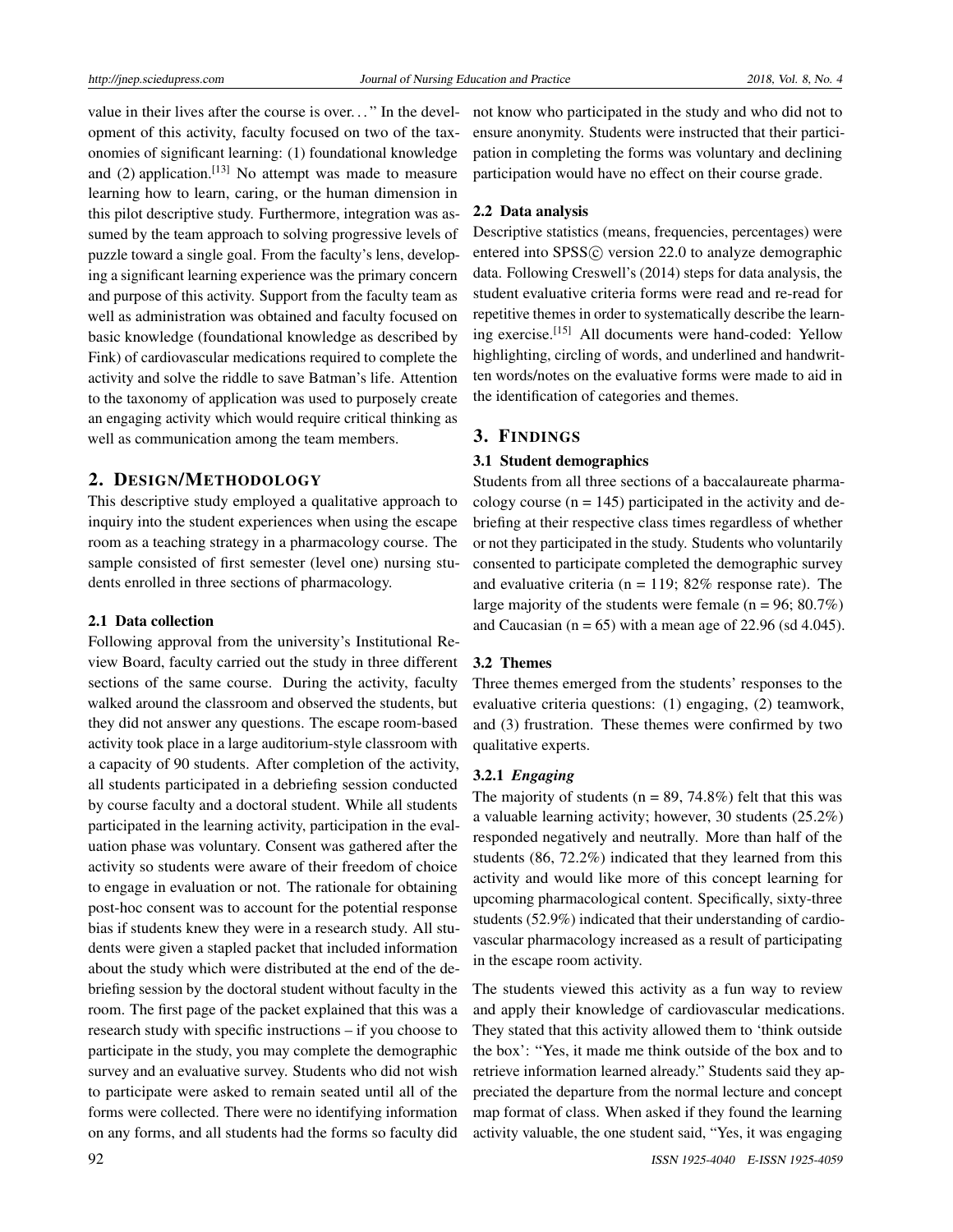and required actual thought." Several students mentioned that it was challenging but in a positive way. One student shared, "It was challenging and drove me to think of things I never would have." Another student spoke to the kinesthetic aspect of the activity, "I understand and retain information more doing hands-on work rather than reading from a book."

## 3.2.2 *Teamwork*

Students valued the opportunity to collaborate with their peers. This theme was articulated as the students answered the question, "What was most memorable?" and "What other factors helped to increase your understanding of this activity?" Students reported, "The most memorable aspect was . . . coming together as a class to solve a common goal".

## 3.2.3 *Frustration*

Students reported feeling frustrated that they did not have enough time to complete the activity. This is congruent with feedback from the faculty who observed the students as well as the doctoral student who observed all of the activities and sessions in all three sections of the pharmacology class. As the time was nearing an end, students became increasingly anxious to solve the riddle. This student expressed concern that the activity did not increase knowledge of cardiovascular pharmacology, "No, I spent the time figuring out short cuts for the answers rather than learning any more material."

In addition to the time constraints, students felt frustrated because they did not fully understand the verbal instructions and needed more direction. For example, one student commented, "We need printouts of the instructions. We missed the first puzzle because we didn't realize the password was in all caps." Additionally, they felt like they did not know how to start the activity. They were trying to 'figure it out' and did not have enough time for completion. Students wanted faculty to provide them with more guidance and answers. Faculty noted that while most of the student groups were actively communicating with each other, the class section that included students with a prior bachelor's degree were working quietly with more of an individualized focus. While all of the groups were concentrated on the task, they were interested in the rank their group received and seemed distressed about coming in 'last place' which resulted in further frustration. One student summed it up, "I was very frustrated." This student showed insight in identifying a learning deficit, "My critical thinking ability isn't that great so it made this kind of hard." Some of the students (3 out of 119) preferred more of a traditional approach to learning, such as case studies. One student reported not benefitting from the activity, "Games and activities do not help me learn."

## 3.3 Lessons learned and recommendations

In the construction and subsequent delivery of the activity, faculty learned that what appeared to be easy was challenging for the student. Faculty realized that it was essential to see the innovative learning activity from the students' perspective. While it was anticipated that some of the puzzles would be challenging, the activity itself showcased the difficulty in anticipating how students would react to the puzzles. It became clear that the complexity of the puzzles and the determination of the time allowed for completion should be trial tested in order to prevent frustration and enhance engagement. In retrospect, faculty should have tested the activity themselves before implementing with the class. An important lesson learned was the importance of faculty taking time to test the puzzles, checking for errors, and identifying the time needed before presenting the activity to the students. We recommend having a run through trial on a few students and then adapting the activity accordingly before it is offered to the entire class.

Recommendations to faculty who would like to implement a similar activity are outlined below.

- Start planning well in advance.
- Test the puzzles to determine time involved.
- Re-review and refine the instructions.
- Engage other faculty to assist on the day of the event so that adequate support is provided to students.
- Create a fun scenario for the activity.
- Ensure positivity as well as short and specific goals.
- Tell the students, in advance, that the activity may be challenging.

#### 3.4 Limitations

This study has several limitations. Any time you use a derivative of technology in a non-traditional way, you are breaking new ground. This innovation limits the conclusions one can draw from an activity because there are many variables which cannot be controlled. However, using technology in a new way is vital to growth, so a further limitation is a lack of historical documentation presenting the material in this new way. Since knowledge and self-confidence were not measured, it is impossible to determine the efficacy of this escape room toolbox strategy in actually conveying information or building competence. Thus, another limitation was the use of the innovation as a means to test a learning activity rather than derive actual change in student behavior. The fact that the majority of the student participants were Caucasian and female as well as the geographic location of the study participants also decreased generalizability beyond the target population. A final limitation is acknowledgement of the fact that actual medication administration is a solo activity which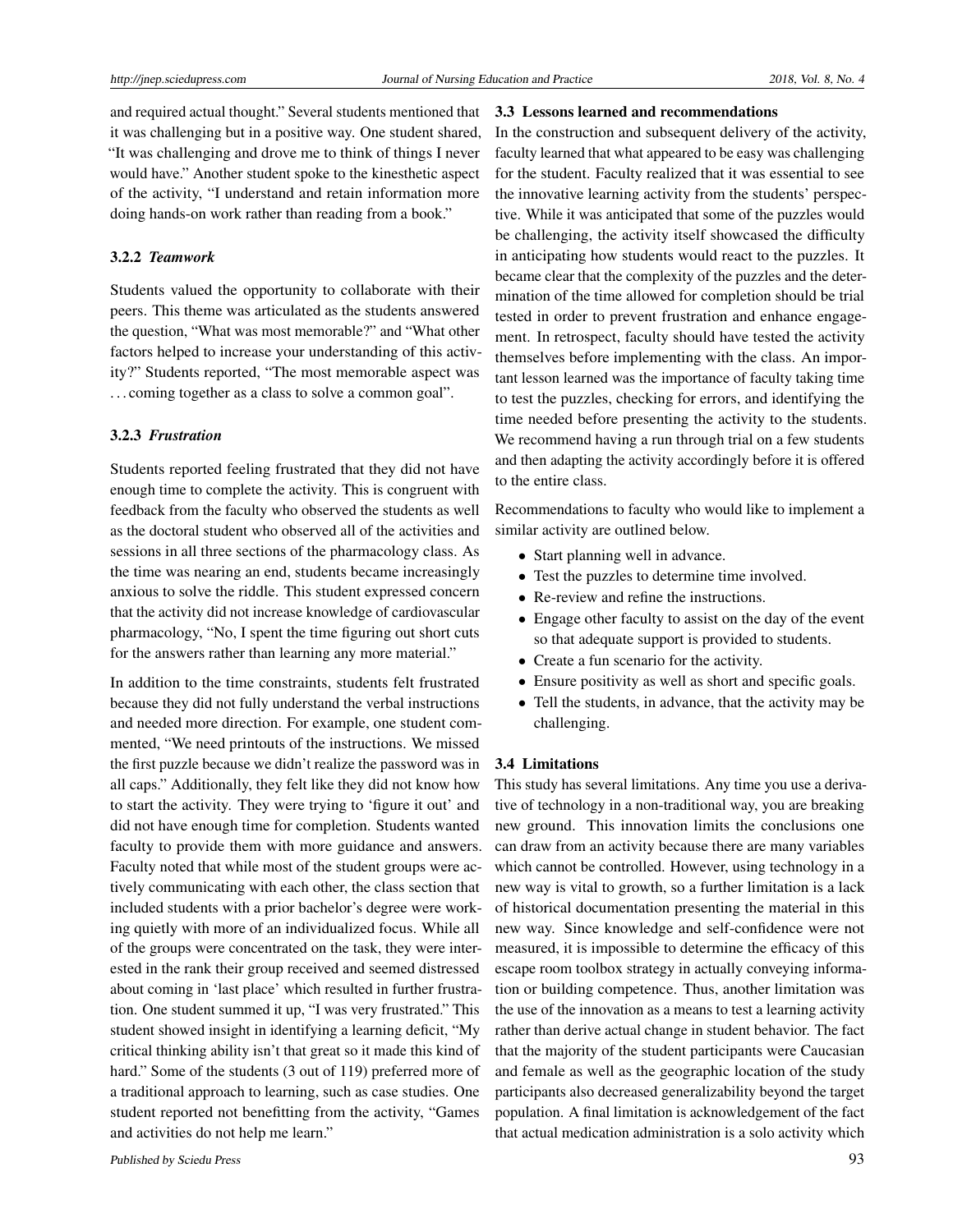may or may not benefit from a group approach to learning about drugs. This limitation was believed to be offset by encouraging students to ask questions and think critically about medications in all venues.

## 4. DISCUSSION

The purpose of this descriptive qualitative study was to describe the use of a toolbox gaming strategy based on an escape room concept to help students learn about cardiovascular medications in a pharmacology course. Guided by Fink's Taxonomy of Significant Learning, researchers observed two of the taxonomies believed to be most relevant to the toolbox learning strategy in pharmacology education: (1) foundational knowledge and (2) application.<sup>[\[13\]](#page-6-7)</sup> The activity addressed foundational knowledge for a specific scenario, and students were able to apply the information in cardiovascular medication in a fantasy-based scenario. It was evident that students were able to effectively calculate the medication dosages as well as recall the medications they had learned in the course. Students were interested in the activity and cared about saving Batman's life. In turn, students expressed that they learned about themselves, some stating that they were unaware that they knew so much or that they knew so little. Faculty observed the students making connections among the team members, i.e., when one student would share what they recalled in class and/or the textbook, this would then spark a connection from another student. In addition to the sharing of facts and ideas which required foundational knowledge, students were actively engaged in the activity by communicating to search for answers, solving the problems, and agreeing or disagreeing with their peers. Godin and colleagues state that active learning is crucial to students' learning.<sup>[\[16\]](#page-6-10)</sup>

This pilot study revealed an important finding for educators to consider before planning and conducting a similar learning activity. While the majority of students felt like this was a valuable learning activity, 25.2% responded negatively and neutrally. Faculty observed that students were engaged and recognized that this was a novel approach to learn and make decisions about cardiovascular medications. This innovative teaching strategy appears to have the potential to benefit both the course faculty and the students. We acknowledge that perhaps more students would have responded positively if the activity had been pre-tested with better verbal instructions and more time allotted for the completion of the activity. Clearly these actions would have helped decrease student frustration by providing clarity and support. While none of student teams completed the activity in the time allotted and thus did not save Batman's life, both the students and the faculty concluded that this activity helped students apply the didactic content to a specific scenario while working with their team members. Given that no student team was able to 'save Batman' faculty observed several teams got close and concluded that an additional 2-10 minutes would have helped them to solve the riddle. This activity proved to be effective in promoting teamwork and collaboration to achieve a common goal.

## 5. CONCLUSION

In conclusion, this hands-on, team-based approach to learning required students to be immersed in a scenario as they worked as a team to communicate with each other to solve a problem. We recommend this escape room toolbox strategy as a way for faculty to add some spark and innovation to a course which traditionally has a lot of reading and memorization. Further, we believe this approach is consistent with the experience of younger students who have grown up with virtual strategy games. We do recommend that future studies be conducted to quantify the students' academic success, i.e., test grades, self-confidence, and perceived competence after engaging in a non-traditional learning activity such as the toolbox puzzle exercise.

### BIO STATEMENT

Melinda Hermanns, PhD, RN, BC, Belinda Deal, PhD, RN; Ann M. Campbell, MSN, RN, VA-BC; Shawn Hillhouse, MSN, RN; J. Brian Opella, MSN, RN; Casey Faigle, RN, Graduate Student Nurse; Robert H. Campbell IV, BSN, RN, BS.

## **REFERENCES**

- <span id="page-5-0"></span>[1] United States Census Bureau. Millennials outnumber Baby Boomers and are far more diverse, Census Bureau Reports. 2015. Available from: [https://www.census.gov/newsroom/press-rel](https://www.census.gov/newsroom/press-releases/2015/cb15-113.html) [eases/2015/cb15-113.html](https://www.census.gov/newsroom/press-releases/2015/cb15-113.html)
- <span id="page-5-1"></span>[2] DeVaney SA. Understanding the Millennial generation. Journal of Financial Service Professionals. 2015; 69(6):11-14.
- <span id="page-5-2"></span>[3] Handley R, Dodge N. Can simulated practice learning improve

clinical competence? British Journal of Nursing. 2013; 22: 529- 535. PMid:23819196 [https://doi.org/10.12968/bjon.2013](https://doi.org/10.12968/bjon.2013.22.9.529) [.22.9.529](https://doi.org/10.12968/bjon.2013.22.9.529)

- <span id="page-5-3"></span>[4] Hayden JK, Smiley RA, Gross L. Simulation in nursing education: Current regulations and practices. Journal of Nursing Regulation. 2014; 5(2): 25-30. [https://doi.org/10.1016/S2155-8256\(15](https://doi.org/10.1016/S2155-8256(15)30084-3) [\)30084-3](https://doi.org/10.1016/S2155-8256(15)30084-3)
- <span id="page-5-4"></span>[5] Galloway S. Simulation techniques to bridge the gap between novice